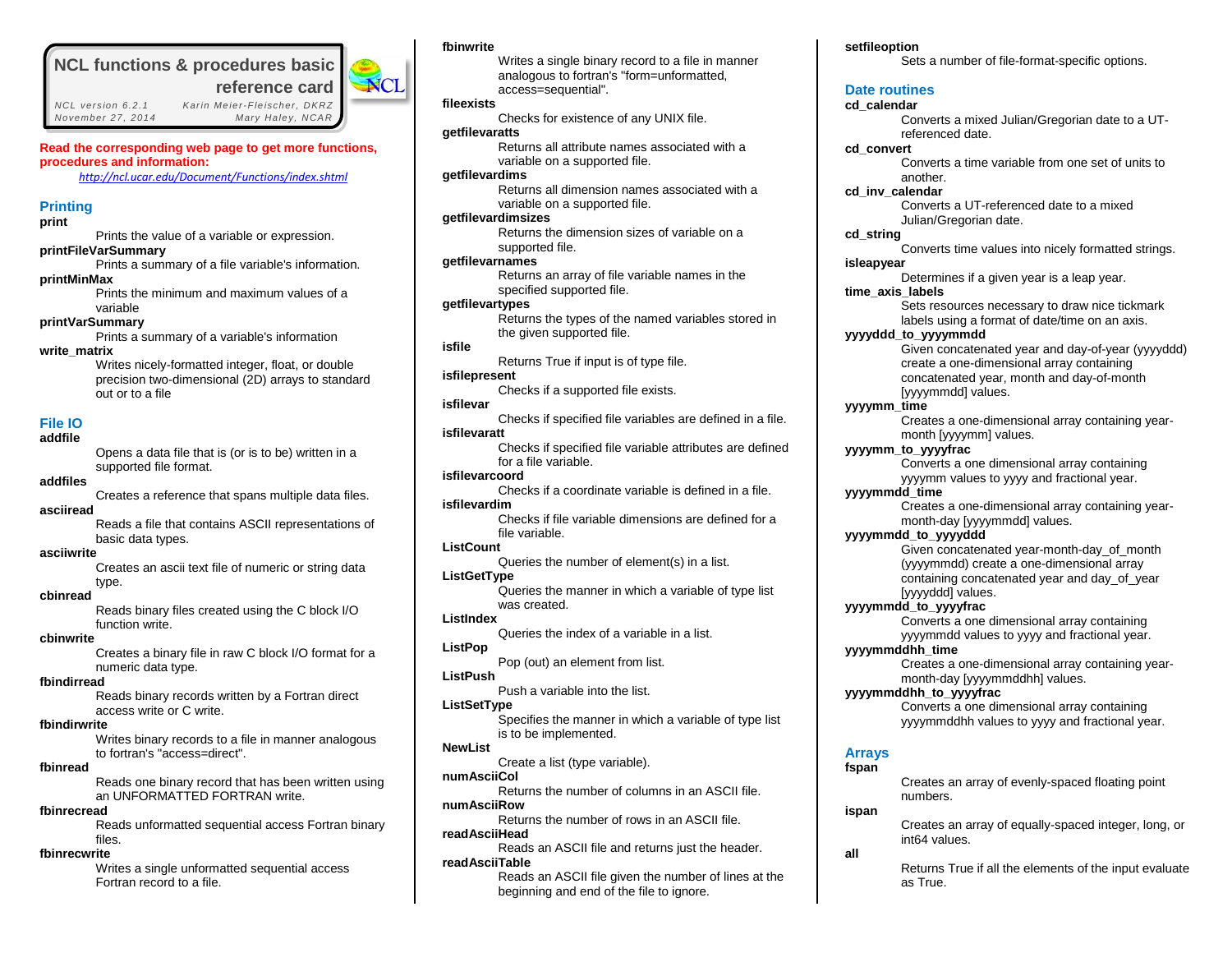| any                 |                                                                                  |
|---------------------|----------------------------------------------------------------------------------|
|                     | Returns True if any of the values of its input evaluate                          |
|                     | as True.                                                                         |
| dimsizes            |                                                                                  |
| getind lation2d     | Returns the dimension sizes of the input variable.                               |
|                     | Finds the indices (subscripts) of two-dimensional                                |
|                     | latitude/longitude arrays closest to a user specified                            |
|                     | latitude/longitude coordinate pair.                                              |
| ind                 |                                                                                  |
|                     | Returns the indices where the input is True.                                     |
|                     | ind nearest coord                                                                |
|                     | Determine indices of locations closest to a                                      |
|                     | coordinate array.                                                                |
| isMonotonic         |                                                                                  |
|                     | Check a one dimensional array to see if it is                                    |
|                     | monotonic.                                                                       |
| month_to_annual     |                                                                                  |
|                     | Converts monthly values to annual values.<br>month_to_annual_weighted            |
|                     | Converts monthly values to annual values weighted                                |
|                     | by the number of days in a month.                                                |
|                     | monthly_total_to_daily_mean                                                      |
|                     | Convert monthly total values [eg, precipitation] to                              |
|                     | "per day" values.                                                                |
| niceLatLon2D        |                                                                                  |
|                     | Check two dimensional map coordinates to see if                                  |
|                     | they have a "nice" structure.                                                    |
| num                 |                                                                                  |
|                     | Counts the number of True values in the input.                                   |
|                     | <b>Array manipulators</b>                                                        |
| array_append_record |                                                                                  |
|                     | Attaches [appends] additional records [leftmost                                  |
|                     | dimension] to a previously existing array.                                       |
| conform             |                                                                                  |
|                     | Expands an array or scalar so that it conforms to the                            |
|                     | shape of the given variable.                                                     |
| conform_dims        |                                                                                  |
|                     | Expands an array or scalar so that it conforms to the                            |
|                     | shape of the given dimension sizes.                                              |
| grid2triple         |                                                                                  |
|                     | Converts a two-dimensional grid with one-                                        |
|                     | dimensional coordinate variables to an array where                               |
|                     | each grid value is associated with its coordinates.                              |
| ind resolve         |                                                                                  |
|                     | Resolves a single list of indices to their multi-<br>dimensional representation. |
| mask                |                                                                                  |
|                     | Masks a multi-dimensional array against another                                  |
|                     | given a single mask value.                                                       |
| ndtooned            |                                                                                  |
|                     |                                                                                  |

Converts a multi-dimensional array to a onedimensional array.

## **onedtond**

Converts a one-dimensional array to a multidimensional array.

## **reshape**

Reshapes a multi-dimensional array to another multi-dimensional array.

## **reshape\_ind**

Places values from a smaller one-dimensional array to a larger one-dimensional array, and reshapes it. **where** Performs array assignments based on a conditional array. **Math functions abs** Returns the absolute value of numeric data. **acos** Computes the inverse cosine of numeric types. **asin** Computes the inverse sine of numeric types. **atan** Computes the inverse tangent of numeric types. **atan2** Computes the inverse tangent of (y/x) for numeric types. **avg** Computes the average of a variable regardless of dimensionality. **ceil** Computes the smallest integer value larger than the input. **cos** Computes the cosine of numeric types. **cosh** Computes the hyperbolic cosine of numeric types. **exp** Computes the value of e (the base of natural logarithms) raised to the power of the input. **fabs** Computes the absolute value of numeric types. **floor** Computes the largest integer value smaller than the input. **log** Computes the natural log of a numeric type. **log10** Computes the log base 10 of a numeric type. **max** Computes the maximum value of a multidimensional array. **min** Computes the minimum value of a multi-dimensional array. **mod** Remainder function which emulates the fortran "mod" intrinsic function. **product** Computes the product of the input. **qsort** Sorts a singly dimensioned array. **round** Rounds a float or double variable to the nearest whole number. **sin** Computes the sine of numeric types.

# **sinh** Computes the hyperbolic sine of numeric types. **sqrt** Computes the square root of its input. **sqsort** Sorts a singly dimensioned arrays of strings. **sum** Sums the input. **tan** Computes the tangent of numeric types. **tanh** Computes the hyperbolic tangent of numeric types. **Lat/lon functions gc\_inout** Determines if a list of lat/lon specified points are inside or outside of spherical lat/lon polygon(s).

## **gc\_latlon**

Finds the great circle distance (true surface distance) between two points on the globe and interpolates points along the great circle.

## **getind\_latlon2d**

Finds the indices (subscripts) of two-dimensional latitude/longitude arrays closest to a user specified latitude/longitude coordinate pair.

## **landsea\_mask**

Returns a grid that contains a land sea mask given any latitude and longitude array.

## **lonFlip**

Reorders an array about the central longitude coordinate variable (rectilinear grids only).

**niceLatLon2D**

Check two dimensional map coordinates to see if they have a "nice" structure.

# **Metadata routines**

**assignFillValue**

Transfers the \_FillValue attribute from one variable to another.

**copy\_VarAtts**

Copies all of a variable's attributes from one variable to another.

**copy\_VarCoords**

Copies all named dimensions and coordinate variables from one variable to another.

**copy\_VarMeta**

Copies all attributes, named dimensions and coordinate variables from one variable to another.

# **default\_fillvalue**

Returns the default missing value for the given variable type.

# **delete\_VarAtts**

Deletes one or more attributes associated with a variable.

**getFillValue**

Retrieves the FillValue of a variable, if present. **getvaratts**

Returns a list of attribute names for the given variable or file pointer.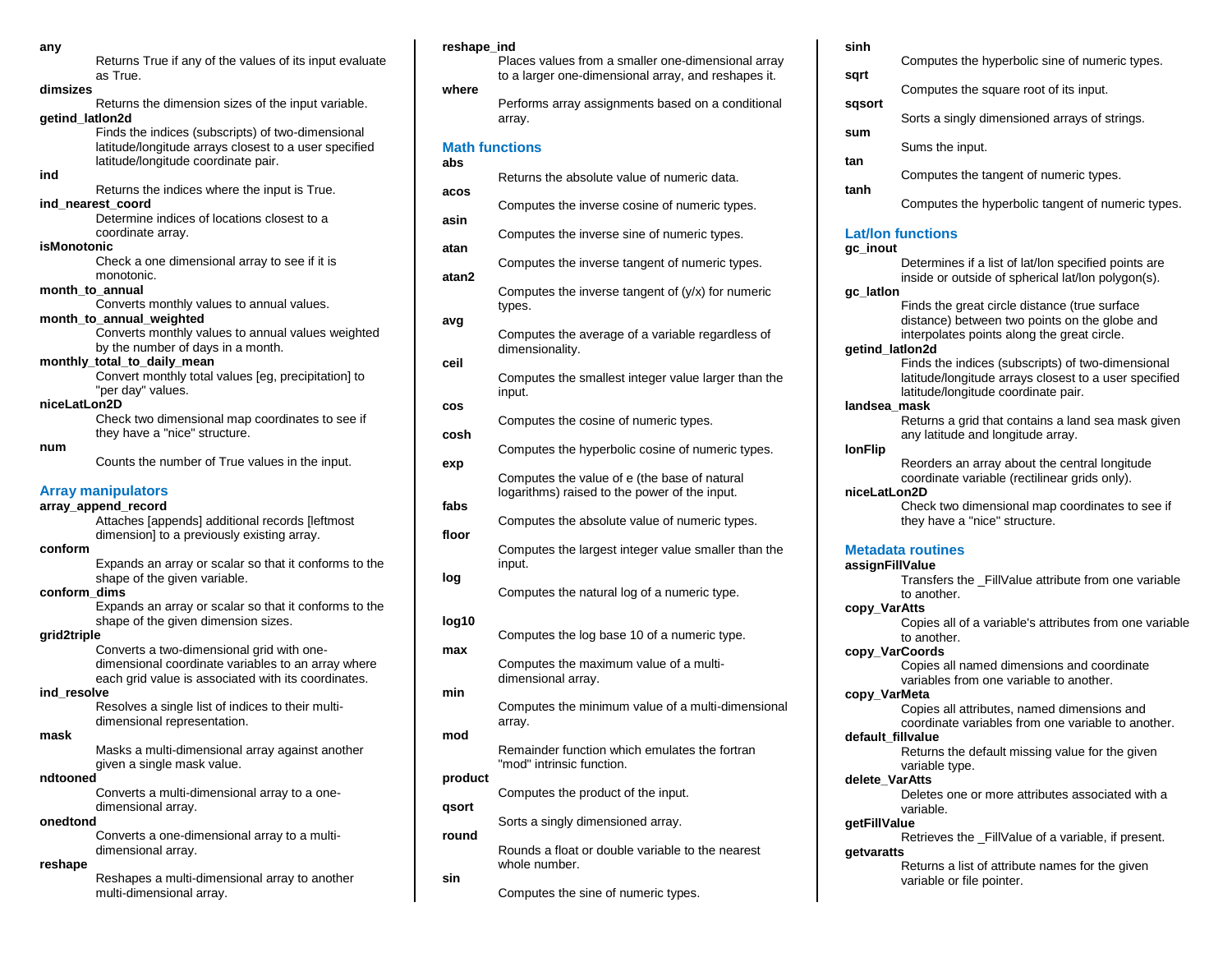## **getvardims**

Returns a list of dimension names for the given variable.

## **getVarFillValue**

Retrieves the missing value of a variable, otherwise, it returns the default FillValue.

## **isatt**

Returns logical values indicating whether the given attributes are attached to the given variable.

## **iscoord**

Returns True for every input string that is a coordinate variables of the given variable.

# **isdim**

Returns True if variable dimensions are defined in the given variable.

## **isdimnamed**

Returns True if variable dimensions have names in given variable.

## **ismissing**

Returns True for every element of the input that contains a missing value.

## **isunlimited**

Returns True if the given dimension name is defined as unlimited on the given file.

## **nameDim**

Assigns given named dimensions, long name, and units to the input variable.

## **set\_default\_fillvalue**

Sets the default missing value for the given variable type.

## **Variable query**

## **isbyte**

Returns True if input is of type byte. **ischar**

Returns True if input is of type char.

## **isdefined**

Returns True for every element of the input that is a defined keyword, variable, or function/procedure name.

## **isdouble**

Returns True if input is of type double.

# **isenumeric**

Returns True if input is of type enumeric.

## **isfloat**

Returns True if input is of type float.

## **isfunc**

Returns True for every element of the input that is a defined function.

### **isgraphic**

Returns True if input is of type graphic.

**isin**

Returns True if input is of type integer.

**isint64**

Returns True if input is of type int64. **isinteger**

Returns True if input is of type integer. **islogical**

Returns True if input is of type logical.

### **islong**

Returns True if input is of type long. **isnan\_ieee** Returns a logical array indicating which input values contain an IEEE NaN. **isnumeric** Returns True if input is of type numeric. **isproc** Returns True for every element of the input that is a defined procedure. **isshort** Returns True if input is of type short. **issnumeric** Returns True if input is of type snumeric. **isstring** Returns True if input is of type string. **isubyte** Returns True if input is of type ubyte. **isuint** Returns True if input is of type uint. **isuint64** Returns True if input is of type uint64. **isulong** Returns True if input is of type ulong. **isunsigned** Returns True if input is one of the unsigned types. **isushort** Returns True if input is of type short. **isvar** Returns True for every element of the input that is a defined variable. **list\_procfuncs** Lists all of the currently defined NCL functions and procedures and their argument lists. **list\_vars** Lists the currently defined variables that do not reference files or HLU objects. **sizeof** Returns the total size, in bytes, of the input variable. **typeof** Returns the string name of the type of the input variable. **Variable manipulators array\_append\_record** Attaches [appends] additional records [leftmost dimension] to a previously existing array. **delete** Deletes variables, attributes, and coordinate variables. **merge\_levels\_sfc** Merges a multiple level variable with the corresponding surface variable.

# **new**

Creates an NCL variable.

## **replace\_ieeenan**

Changes all occurrences of IEEE NaN to a userspecified value.

## **rm\_single\_dims**

Removes (squeezes) singleton (degenerate)

## dimensions from an array while preserving meta data. **table\_attach\_columns** Attaches [appends] additional columns to a previously existing two-dimensional array. **table\_attach\_rows** Attaches [appends] additional rows to a previously existing two-dimensional array. **undef** Undefines defined NCL symbols (functions, procedures, variables). **NCL data type conversion functions datatondc** Converts data units into normalized device coordinates (NDCs). **NhlNDCToData** Converts normalized device coordinates (NDCs) into data coordinates. **time\_to\_newtime** Change a "udunits" recognized time unit to a new (different) "udunits" recognized time unit. **tobyte** Converts values of any snumeric data type or string to values of type (NCL) byte (unsigned char). **tochar** Converts values of any snumeric data type or string to values of type char. **todouble** Converts values of any snumeric data type or string to values of type double. **tofloat** Converts values of any snumeric data type or string to values of type float. **toint** Converts values of any snumeric data type or string to values of type integer. **toint64** Converts values of any snumeric data type or string to values of type int64 (64 bit long, or long long). **tolong** Converts values of any snumeric data type or string to values of type long.

## **toshort**

Converts values of any snumeric data type or string to values of type short.

# **tosigned**

Converts any kind of 8/16/32/64 integers to its coresponding signed integers.

# **tostring**

Converts values of any snumeric data type to values of type string.

## **tostring\_with\_format**

Converts values of any snumeric data type to values of type string, with specified format.

## **totype**

Converts values of any snumeric data type or string to values of the given type.

## **toubyte**

Converts values of any snumeric data type or string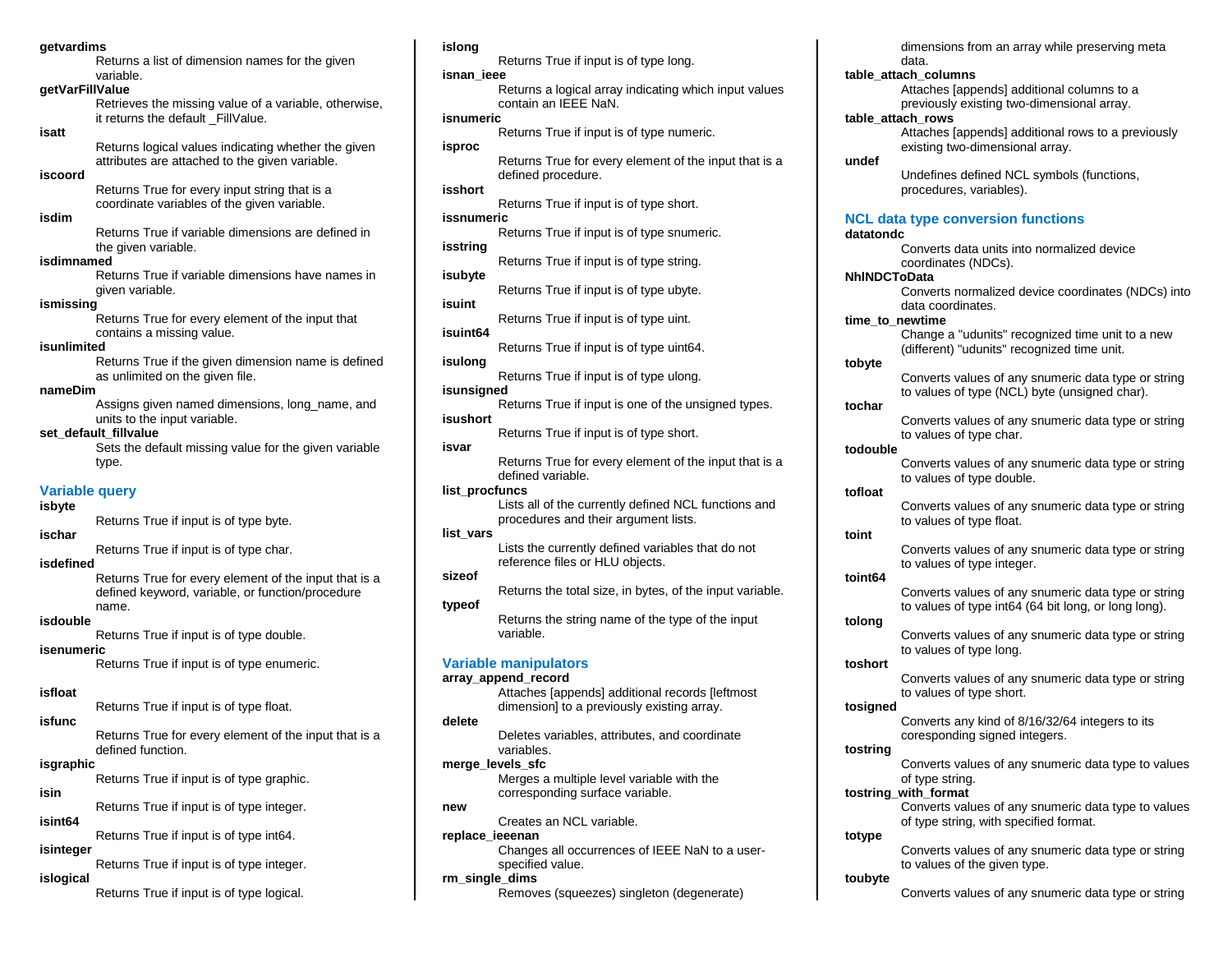to values of type unsigned byte.

## **touint**

Converts values of any snumeric data type or string to values of type unsigned integer.

## **touint64**

Converts values of any snumeric data type or string to values of type uint64 (unsigned 64 bit long, or unsigned long long).

## **toulong**

Converts values of any snumeric data type or string to values of type unsigned long.

## **tounsigned**

Converts any kind of 8/16/32/64 integers to its coresponding unsigned integers.

## **toushort**

Converts values of any snumeric data type or string to values of type unsigned short.

# **Strings**

**get\_file\_suffix**

Extract the suffix associated with a file name. **isStrSubset**

> Return True or False if one string is a subset of another string.

## **oneDtostring**

Converts a 1-dimensional array to a single string. **print\_table**

Prints all elements from a list (to stdout).

# **sprint**

Converts floats or doubles into formatted strings. **sprinti**

## Converts integers into formatted strings.

**str\_capital**

Capitalizes all words in each string.

# **str\_concat**

Concatenates all strings into a single string.

## **str\_fields\_count**

Counts the number of fields separated by the given delimiters in an array of strings.

## **str\_get\_cols**

Returns an array of substrings, given a start and end index into the given string.

## **str\_get\_dq**

Returns the double quote (") character as a string.

# **str\_get\_field**

Returns an array of substrings given a field number and a combination of delimiters.

# **str\_get\_nl**

Returns the newline (\n) character as a string.

# **str\_get\_sq**

Returns the single quote (') character as a string. **str\_get\_tab**

Returns the tab ('\t' in C) character as a string. **str\_index\_of\_substr**

> Returns the start indexes where one or more occurrences of a substring is found in a string.

# **str\_insert**

Inserts a substring into the given strings.

## **str\_is\_blank**

Returns True for strings that contain all blanks.

## **str\_join**

Joins all strings into one string, with each string separated by delimiter.

# **str\_left\_strip**

Strips leading spaces and TABs from the input strings.

# **str\_lower**

Converts all input strings to lowercase.

# **str\_match**

Returns a list of strings that contain the given substring (case sensitive).

## **str\_match\_ic**

Returns a list of strings that contain the given substring (case insensitive).

## **str\_match\_ind**

Returns a list of indexes into an array of strings that contain the given substring (case sensitive).

# **str\_match\_ind\_ic**

Returns a list of indexes into an array of strings that contain the given substring (case insensitive).

# **str\_right\_strip**

Strips ending spaces and TABs from the input strings.

# **str\_split**

Splits a string into an array of strings given a delimiter.

## **str\_split\_by\_length**

Splits a string or strings into an array of strings given a length, or an array of lengths.

## **str\_split\_csv**

Splits strings into an array of strings using the given delimiter.

## **str\_squeeze**

Strips off leading and ending spaces and TABs, and replaces multiple spaces and/or TABs with a single space.

## **str\_strip**

Strips leading and ending spaces and TABs from the input strings.

# **str\_sub\_str**

Replaces a substring with a new substring. **str\_switch**

Switches the case of characters in the given string(s).

# **str\_upper**

Converts all input strings to uppercase.

## **strlen**

Returns the length of a string variable.

# **unique\_string**

Returns a unique string given the input string as a prefix.

## **write\_table**

Writes all elements from a list (to a file).

## **Graphics routines**

# **boxplot draw**

Creates a boxplot.

## Draws the given graphical objects.

**drawNDCGrid**

Draws NDC grid lines at 0.1 NDC coordinate intervals and labels them. **get\_isolines** Retrieves the points that define a contour line. **gsn\_add\_annotation** Attaches the given annotation to the given plot. **gsn\_add\_polygon** Attaches a filled polygon to the given plot. **gsn\_add\_polyline** Attaches a polyline to the given plot. **gsn\_add\_polymarker** Attaches polymarkers to the given plot. **gsn\_add\_shapefile\_polygon** Attaches shapefile polygon data to the given plot(s) using randomly-filled polygons. **gsn\_add\_shapefile\_polylines** Attaches shapefile polyline or polygon data to the given plot(s) using polylines. **gsn\_add\_shapefile\_polymarkers** Attaches shapefile point data to the given plot(s) using polymarkers. **gsn\_add\_text** Attaches text strings to the given plot. **gsn\_attach\_plots** Attaches a series of plots to a base plot. **gsn\_blank\_plot** Draws a blank plot with tickmarks pointing inward. **gsn\_contour** Creates and draws a contour plot. **gsn\_contour\_map** Creates and draws a contour plot over a map. **gsn\_contour\_shade** Shades contour regions given low and/or high values using colors or patterns. **gsn\_coordinates** Draws or attaches the data coordinate locations on the given plot as grid lines or markers. **gsn\_create\_labelbar** Creates a labelbar. **gsn\_create\_legend** Creates a legend. **gsn\_create\_text** Creates text strings. **gsn\_csm\_attach\_zonal\_means** Attaches a zonal means plot to a contour/map plot. **gsn\_csm\_blank\_plot** Draws a blank plot with tickmarks pointing outward. **gsn\_csm\_contour** Creates and draws a contour plot. **gsn\_csm\_contour\_map** Creates and draws a contour plot over a map.

**gsn\_csm\_contour\_map\_overlay**

# Creates and draws two contour plots over a map.

**gsn\_csm\_contour\_map\_polar**  Creates and draws a contour plot over a polar stereographic map.

# **gsn\_csm\_hov**

Creates and draws a Hovmueller (time v.s. longitude) plot.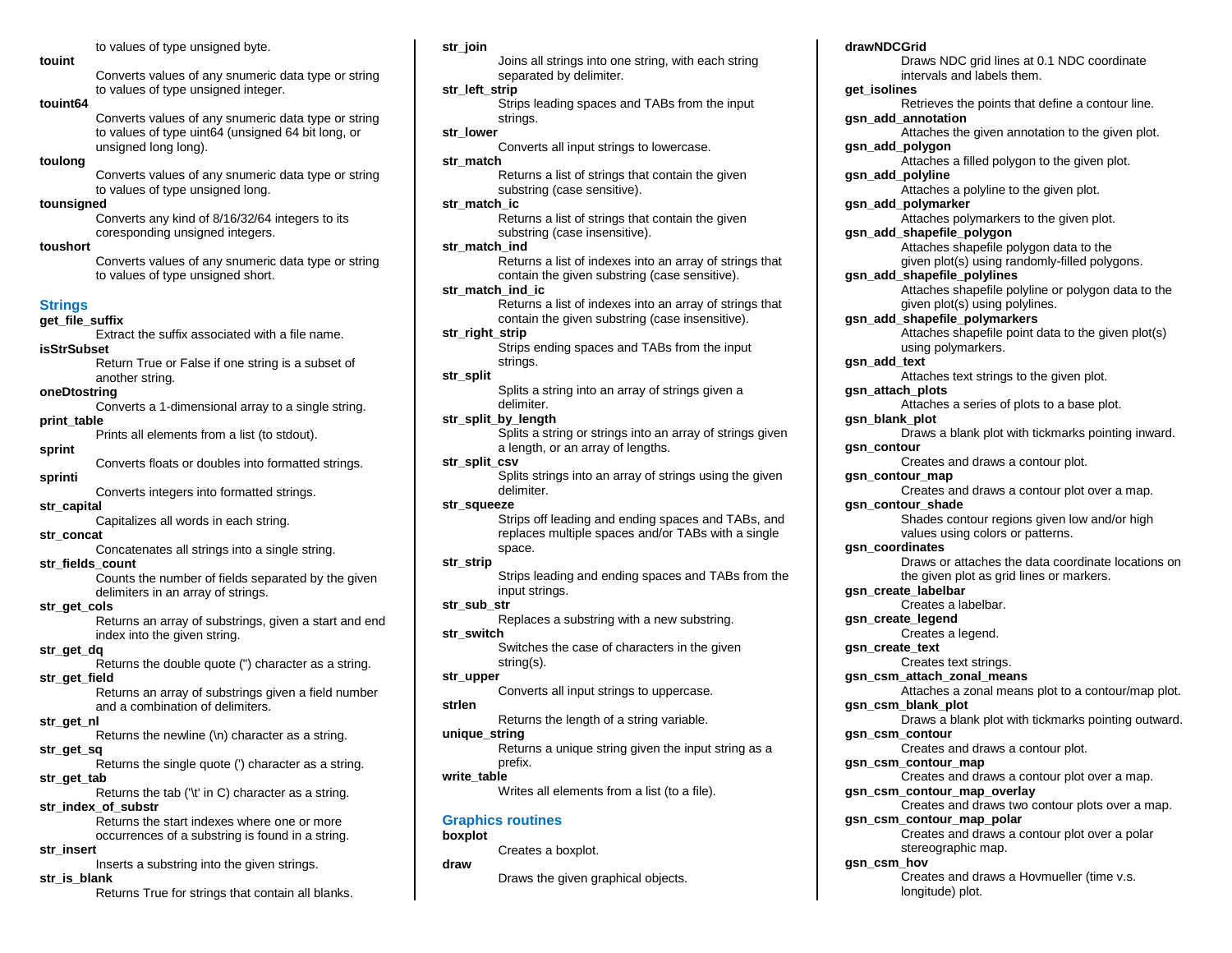**gsn\_csm\_lat\_time** Creates and draws a latitude versus time plot. **gsn\_csm\_map** Creates and draws a map. **gsn\_csm\_map\_polar** Creates and draws a polar stereographic map. **gsn\_csm\_pres\_hgt** Creates and draws a pressure/height plot. **gsn\_csm\_pres\_hgt\_streamline** Creates and draws a pressure/height contour plot overlaid with streamlines. **gsn\_csm\_pres\_hgt\_vector** Creates and draws a pressure/height contour plot overlaid with vectors. **gsn\_csm\_streamline** Creates and draws a streamline plot. **gsn\_csm\_streamline\_contour\_map** Creates and draws streamlines over a contour plot over a map. **gsn\_csm\_streamline\_contour\_map\_polar** Creates and draws streamlines over a contour plot over a polar stereographic map. **gsn\_csm\_streamline\_map** Creates and draws a streamline plot over a map. **gsn\_csm\_streamline\_map\_polar** Creates and draws a streamline plot over a polar stereographic map. **gsn\_csm\_time\_lat** Creates and draws a time versus latitude plot. **gsn\_csm\_vector** Creates and draws a vector plot. **gsn\_csm\_vector\_map** Creates and draws a vector plot over a map. **gsn\_csm\_vector\_map\_polar** Creates and draws a vector plot over a polar stereographic map. **gsn\_csm\_vector\_scalar** Creates and draws a vector plot, and uses a scalar field to draw a separate contour plot or color the vectors. **gsn\_csm\_vector\_scalar\_map** Creates and draws a vector plot over a map, and uses a scalar field to draw a separate contour plot or color the vectors. **gsn\_csm\_vector\_scalar\_map\_polar** Creates and draws a vector plot over a polar stereographic map projection, and uses a scalar field to draw a separate contour plot or color the vectors. **gsn\_csm\_x2y** Creates and draws an XY plot with two different X axes. **gsn\_csm\_x2y2** Creates and draws an XY plot with two different X and Y axes **gsn\_csm\_xy** Creates and draws an XY plot. **gsn\_csm\_xy2** Creates and draws an XY plot with two different Y axes.

**gsn\_csm\_xy3** Creates and draws an XY plot with three different Y axes. **gsn\_csm\_y** Creates and draws an XY plot, using index values for the X axis. **gsn\_histogram** Draws a histogram plot on the given workstation. **gsn\_labelbar\_ndc** Draws a labelbar on the given workstation. **gsn\_legend\_ndc** Draws a legend on the given workstation. **gsn\_map** Creates and draws a map. **gsn\_open\_wks** Opens a workstation on which to draw graphics. **gsn\_panel** Draws multiple plots of identical size on a single frame. **gsn\_polygon**  Draws a filled polygon on the given plot. **gsn\_polygon\_ndc** Draws a filled polygon on the given workstation. **gsn\_polyline** Draws a polyline on the given plot. **gsn\_polyline\_ndc** Draws a polyline on the given workstation. **gsn\_polymarker** Draws polymarkers on the given plot. **gsn\_polymarker\_ndc** Draws polymarkers on the given workstation. **gsn\_streamline** Creates and draws a streamline plot. **gsn\_streamline\_map** Creates and draws a streamline plot over a map. **gsn\_streamline\_scalar** Creates and draws a streamline plot colored by a given a scalar field. **gsn\_streamline\_scalar\_map** Creates and draws a streamline plot over a map, and colors the streamlines using the given scalar field. **gsn\_table** Draws a table with text. **gsn\_text** Draws text strings on the given plot. **gsn\_text\_ndc** Draws text strings on the given workstation. **gsn\_vector** Creates and draws a vector plot. **gsn\_vector\_map** Creates and draws a vector plot over a map. **gsn\_vector\_scalar** Creates and draws a vector plot colored by a given a scalar field. **gsn\_vector\_scalar\_map** Creates and draws a vector plot over a map, and colors the vectors using the given scalar field. **gsn\_xy** Creates and draws an XY plot.

Creates and draws an XY plot, using index values for the X axis. **infoTimeStamp** Draws two text strings at the bottom of the workstation to indicate the time the plot was created and other information. **maximize\_output** Maximizes the sizes of a series of plots drawn in a single frame. **NhlAddAnnotation** Add annotations to a plot object as an external annotation. **NhlAddOverlay** Overlays one plot object on another. **NhlAddPrimitive** Adds a Primitive object to an existing plot. **NhlDataPolygon** Draws a polygon using data coordinates. **NhlDataPolyline** Draws a polyline using data coordinates. **NhlDataPolymarker**  Draws polymarkers using data coordinates. **NhlDraw** Draws the given graphical objects. **NhlNDCPolygon** Draws a polygon using NDC coordinates. **NhlNDCPolyline** Draws a polyline using NDC coordinates. **NhlNDCPolymarker** Draws polymarkers using NDC coordinates. **NhlNewDashPattern** Adds new dash patterns to the existing table of dash patterns. **NhlNewMarker** Adds new markers to the existing table of markers. **NhlRemoveAnnotation** Remove annotations from the plot they are registered in. **NhlRemoveOverlay**  Removes one or more plots from an overlay. **NhlRemovePrimitive** Removes one or more primitives from the given Transform object. **NhlSetDashPattern** Sets the dash patterns for a given list of dash pattern indexes and workstations. **NhlSetMarker** Sets the markers for a given list of marker indexes and workstations. **overlay** Overlays one plot object on another. **pie\_chart** Creates a basic pie chart. **setColorContourClear** Sets the color contours between two given levels transparent. **ShadeGeLeContour** Shades contour regions given low and high values and a shade pattern.(Superceded by

**gsn\_y**